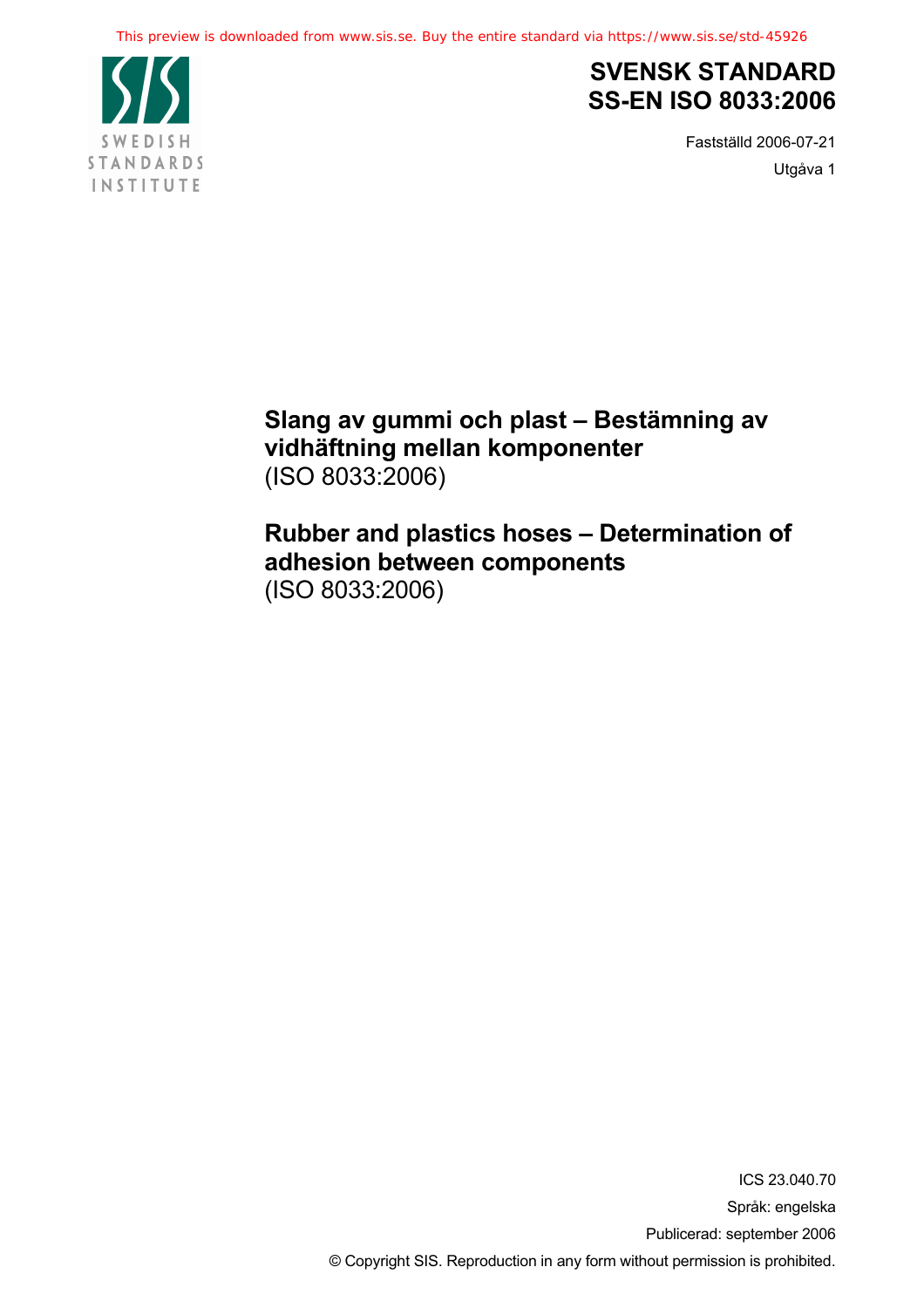Europastandarden EN ISO 8033:2006 gäller som svensk standard. Detta dokument innehåller den officiella engelska versionen av EN ISO 8033:2006.

Denna standard ersätter SS-ISO 8033, utgåva 2 och SS-EN 28033, utgåva 1.

The European Standard EN ISO 8033:2006 has the status of a Swedish Standard. This document contains the official English version of EN ISO 8033:2006.

This standard supersedes the Swedish Standard SS-ISO 8033, edition 2 och SS-EN 28033, edition 1

Upplysningar om **sakinnehållet** i standarden lämnas av SIS, Swedish Standards Institute, telefon 08 - 555 520 00.

Standarder kan beställas hos SIS Förlag AB som även lämnar **allmänna upplysningar** om svensk och utländsk standard. *Postadress*: SIS Förlag AB, 118 80 STOCKHOLM *Telefon*: 08 - 555 523 10. *Telefax*: 08 - 555 523 11 *E-post*: sis.sales@sis.se. *Internet*: www.sis.se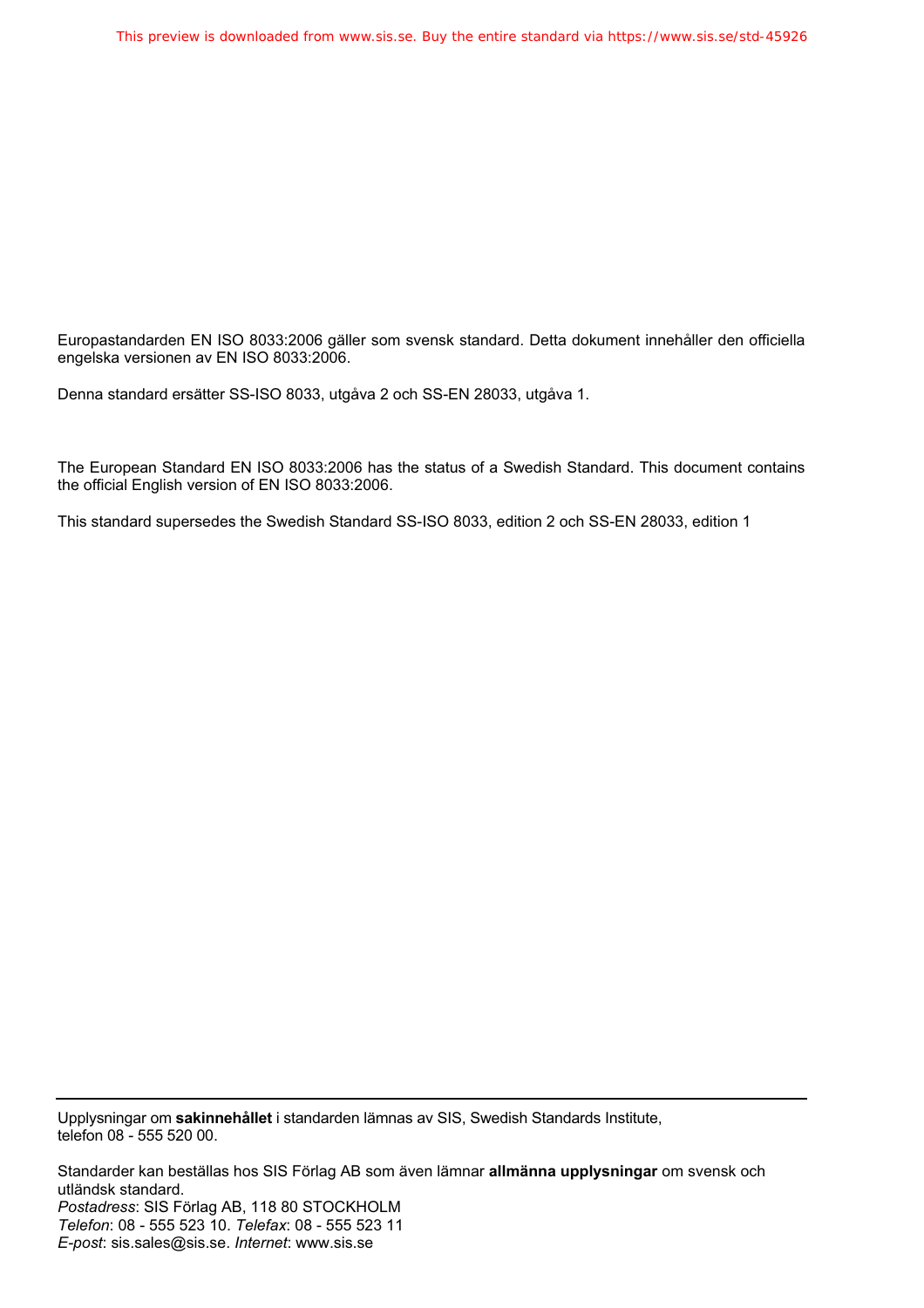# EUROPEAN STANDARD NORME EUROPÉENNE EUROPÄISCHE NORM

# **EN ISO 8033**

July 2006

ICS 23.040.70 Supersedes EN 28033:1993

English Version

## Rubber and plastics hoses - Determination of adhesion between components (ISO 8033:2006)

Tuyaux en caoutchouc et en plastique - Détermination de l'adhérence entre éléments (ISO 8033:2006)

Gummi- und Kunststoffschlauch - Bestimmung der Haftung zwischen den einzelnen Schichten (ISO 8033:2006)

This European Standard was approved by CEN on 14 July 2006.

CEN members are bound to comply with the CEN/CENELEC Internal Regulations which stipulate the conditions for giving this European Standard the status of a national standard without any alteration. Up-to-date lists and bibliographical references concerning such national standards may be obtained on application to the Central Secretariat or to any CEN member.

This European Standard exists in three official versions (English, French, German). A version in any other language made by translation under the responsibility of a CEN member into its own language and notified to the Central Secretariat has the same status as the official versions.

CEN members are the national standards bodies of Austria, Belgium, Cyprus, Czech Republic, Denmark, Estonia, Finland, France, Germany, Greece, Hungary, Iceland, Ireland, Italy, Latvia, Lithuania, Luxembourg, Malta, Netherlands, Norway, Poland, Portugal, Romania, Slovakia, Slovenia, Spain, Sweden, Switzerland and United Kingdom.



EUROPEAN COMMITTEE FOR STANDARDIZATION COMITÉ EUROPÉEN DE NORMALISATION EUROPÄISCHES KOMITEE FÜR NORMUNG

**Management Centre: rue de Stassart, 36 B-1050 Brussels**

© 2006 CEN All rights of exploitation in any form and by any means reserved worldwide for CEN national Members.

Ref. No. EN ISO 8033:2006: E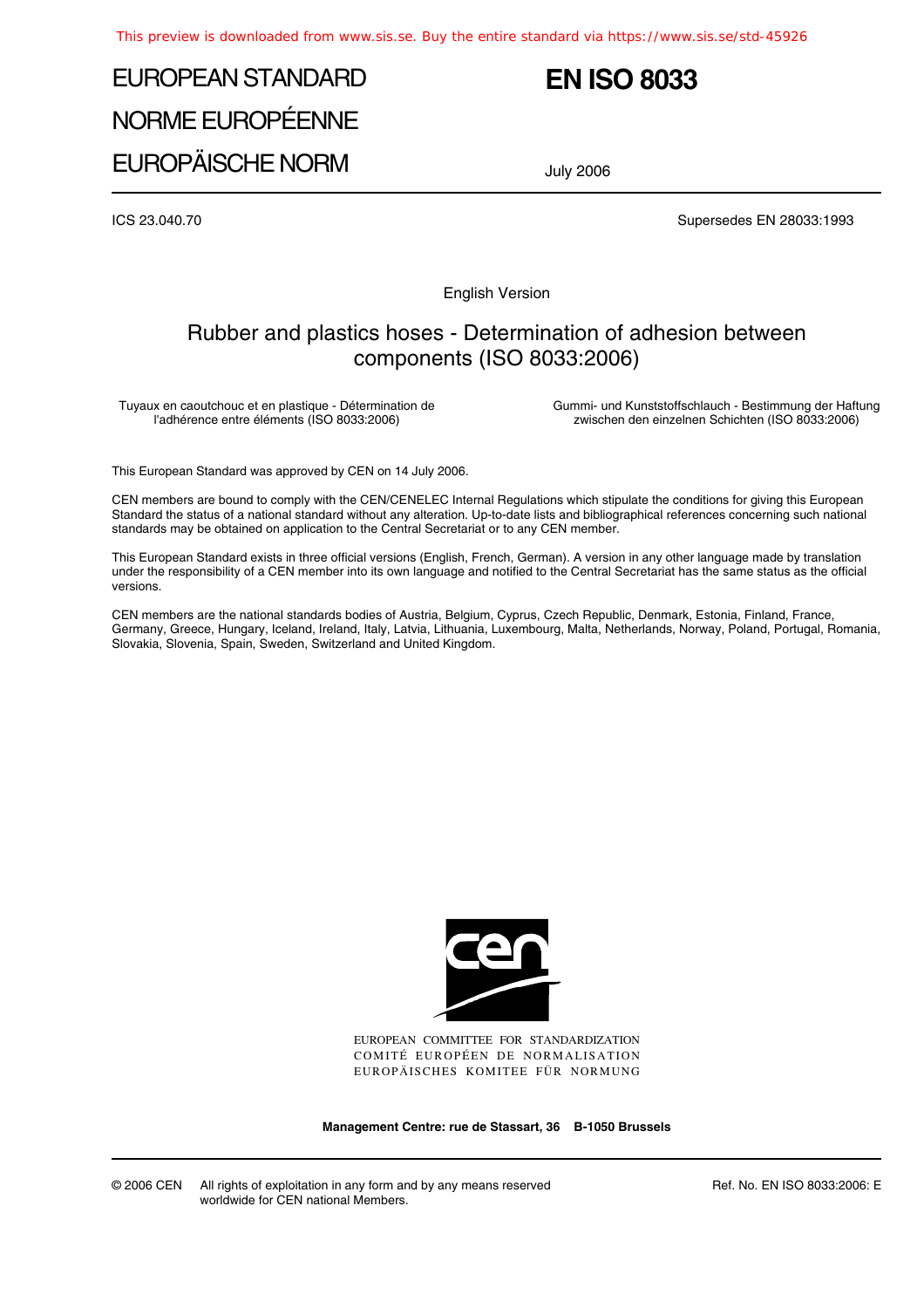This preview is downloaded from www.sis.se. Buy the entire standard via https://www.sis.se/std-45926 EN ISO 8033:2006 (E)

## **Contents**

| 1                                           |  |  |
|---------------------------------------------|--|--|
|                                             |  |  |
|                                             |  |  |
| $\overline{\mathbf{4}}$<br>$\overline{4}$ 1 |  |  |
| 4.2<br>4.3                                  |  |  |
| 5<br>5.1<br>5.2<br>5.3<br>5.4<br>5.5        |  |  |
| 6<br>6.1<br>6.2<br>6.3<br>6.4               |  |  |
|                                             |  |  |
| 8                                           |  |  |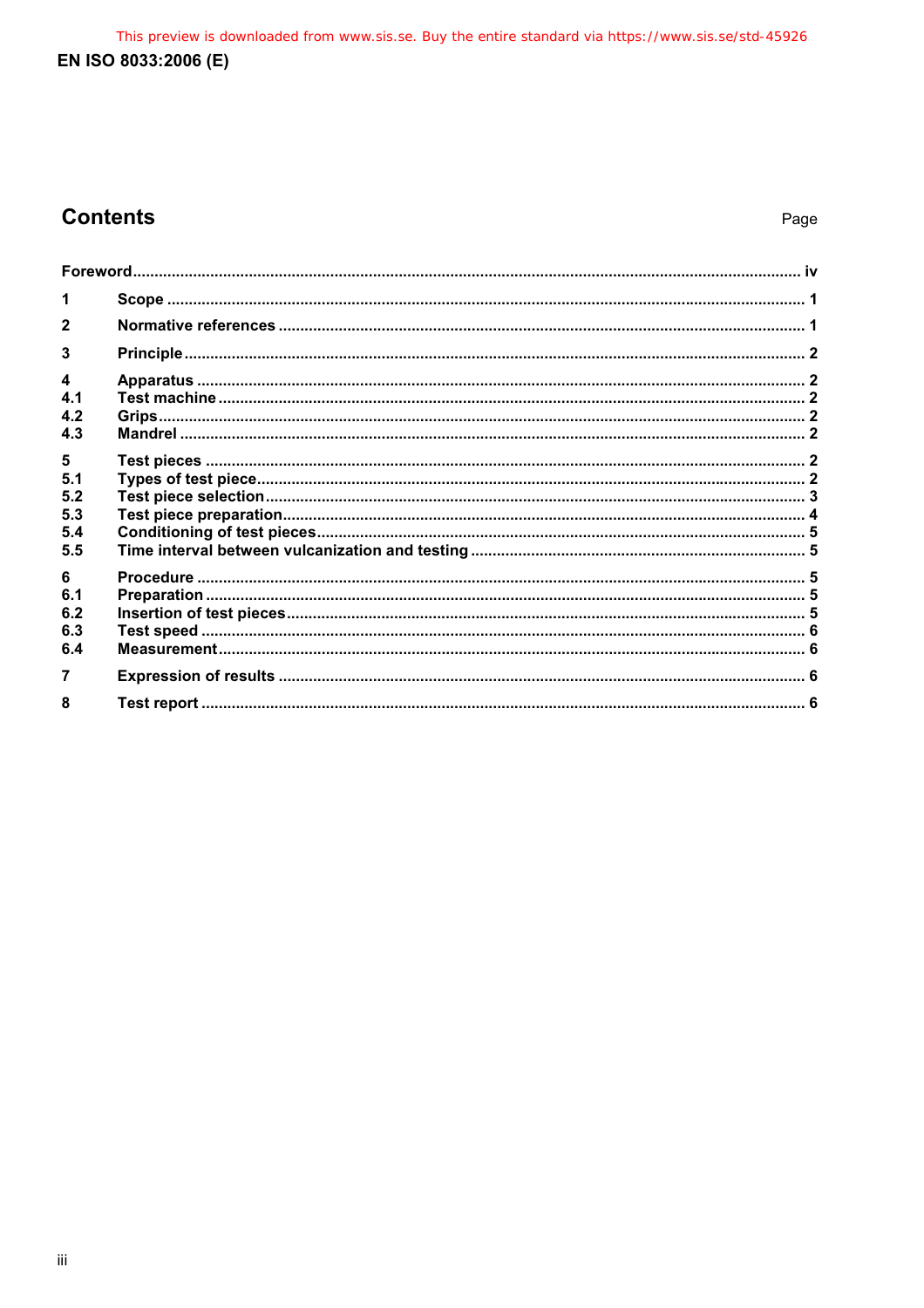## **Foreword**

This document (EN ISO 8033:2006) has been prepared by Technical Committee ISO/TC 45 "Rubber and rubber products" in collaboration with Technical Committee CEN/TC 218 "Rubber and plastics hoses and hose assemblies", the secretariat of which is held by BSI.

This European Standard shall be given the status of a national standard, either by publication of an identical text or by endorsement, at the latest by January 2007, and conflicting national standards shall be withdrawn at the latest by January 2007.

This document supersedes EN 28033:1993.

According to the CEN/CENELEC Internal Regulations, the national standards organizations of the following countries are bound to implement this European Standard: Austria, Belgium, Cyprus, Czech Republic, Denmark, Estonia, Finland, France, Germany, Greece, Hungary, Iceland, Ireland, Italy, Latvia, Lithuania, Luxembourg, Malta, Netherlands, Norway, Poland, Portugal, Romania, Slovakia, Slovenia, Spain, Sweden, Switzerland and United Kingdom.

## **Endorsement notice**

The text of ISO 8033:2006 has been approved by CEN as EN ISO 8033:2006 without any modifications.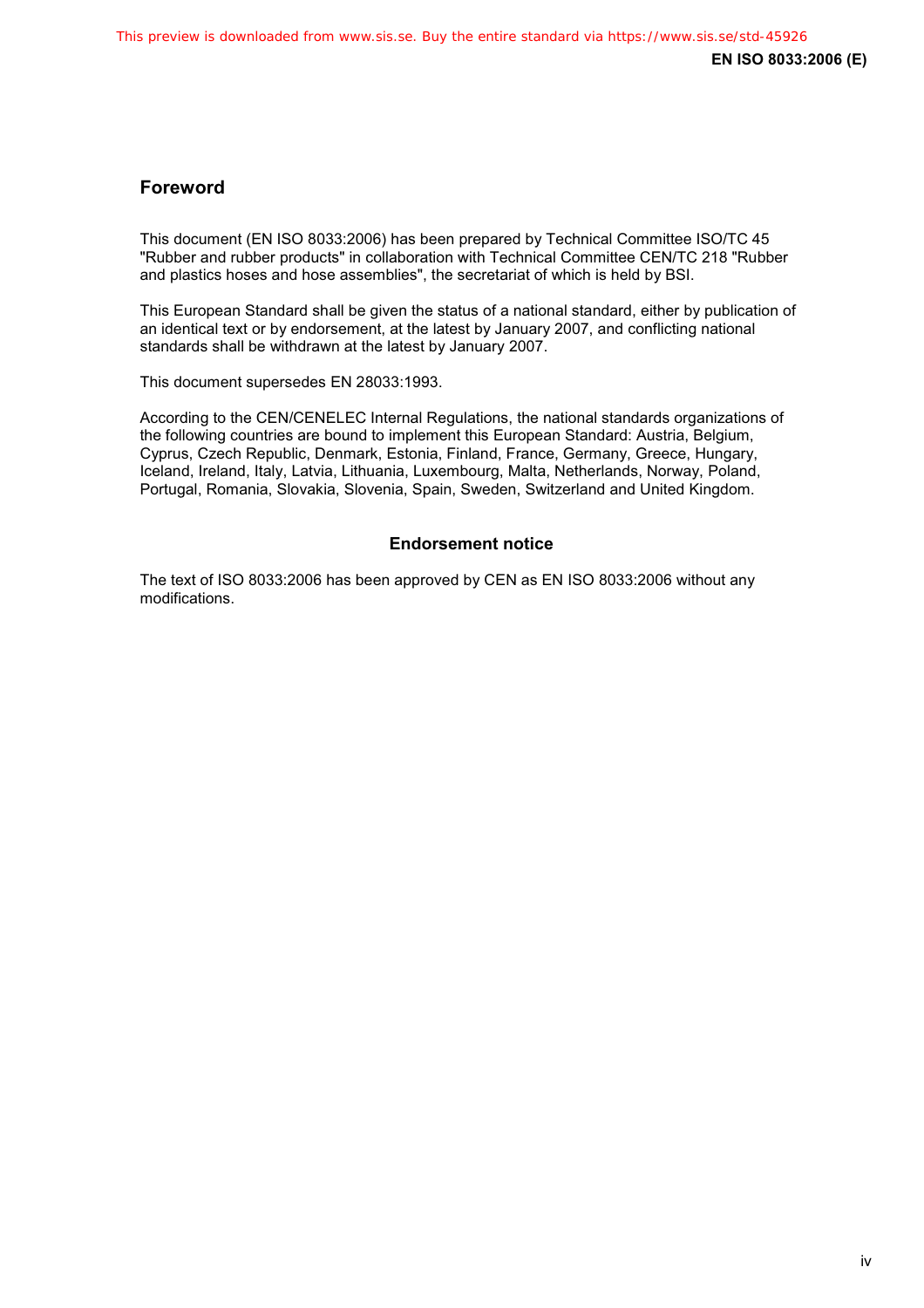This preview is downloaded from www.sis.se. Buy the entire standard via https://www.sis.se/std-45926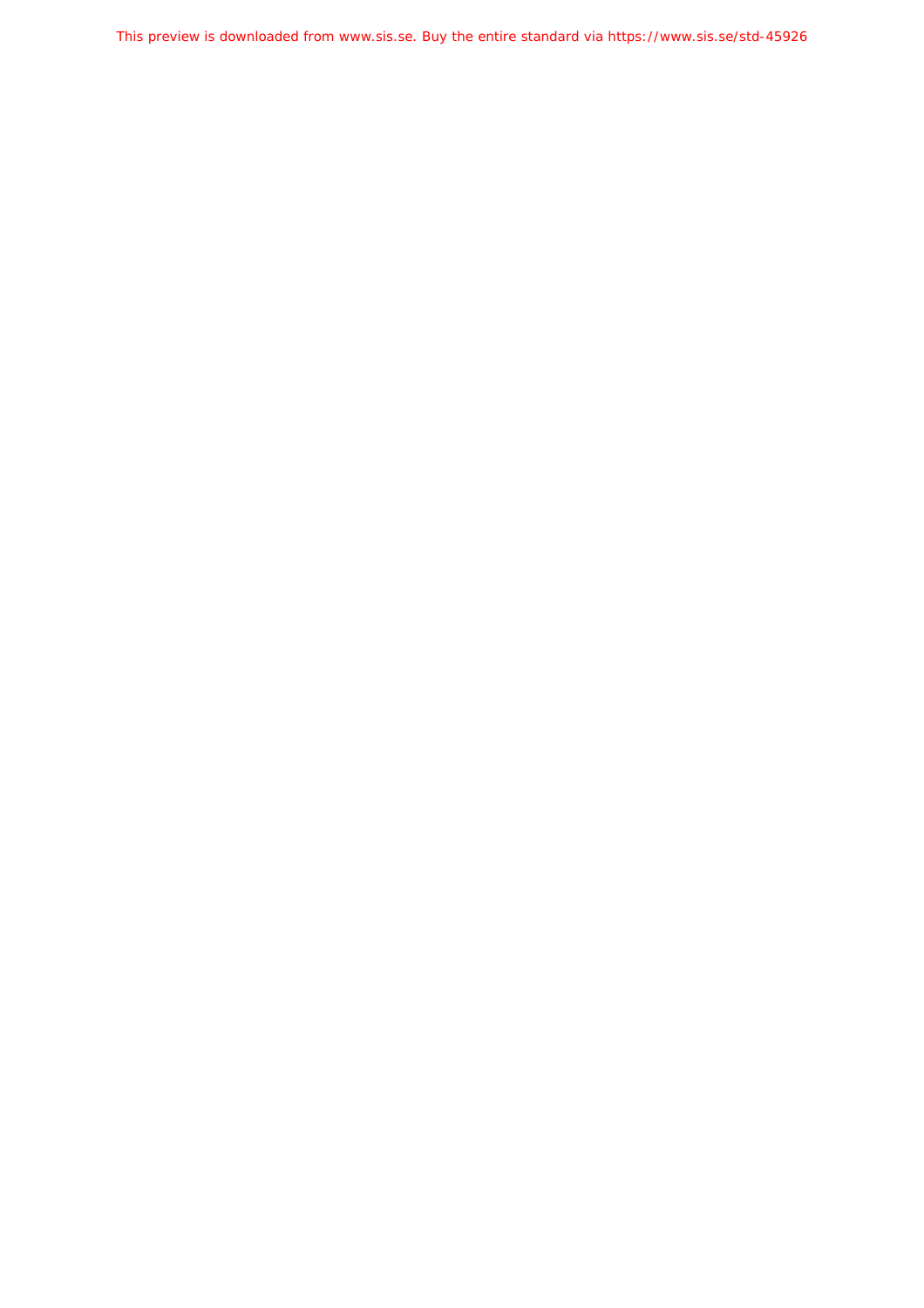## **Rubber and plastics hoses — Determination of adhesion between components**

## **1 Scope**

Adequate adhesion between the various components of a hose is essential if it is to perform satisfactorily in service. This International Standard specifies methods for the determination of the adhesion between lining and reinforcement, between cover and reinforcement, between reinforcement layers, between cover and outer lamination (thin layer of material outside the cover for protection) and between lining and inner lamination (thin layer of material inside the lining to reduce permeation of fluid into the lining). It covers all bore sizes and the following types of hose construction:

- woven textile fabric;
- braided textile fabric;
- knitted textile fabric;
- circular-woven textile fabric;
- textile spiral;
- textile cord;
- wire braid;
- wire spiral;
- hoses containing a supporting helix.

## **2 Normative references**

The following referenced documents are indispensable for the application of this document. For dated references, only the edition cited applies. For undated references, the latest edition of the referenced document (including any amendments) applies.

ISO 5893:2002, *Rubber and plastics test equipment — Tensile, flexural and compression types (constant rate of traverse) — Specification*

ISO 6133, *Rubber and plastics — Analysis of multi-peak traces obtained in determinations of tear strength and adhesion strength*

ISO 23529, *Rubber — General procedures for preparing and conditioning test pieces for physical test methods*